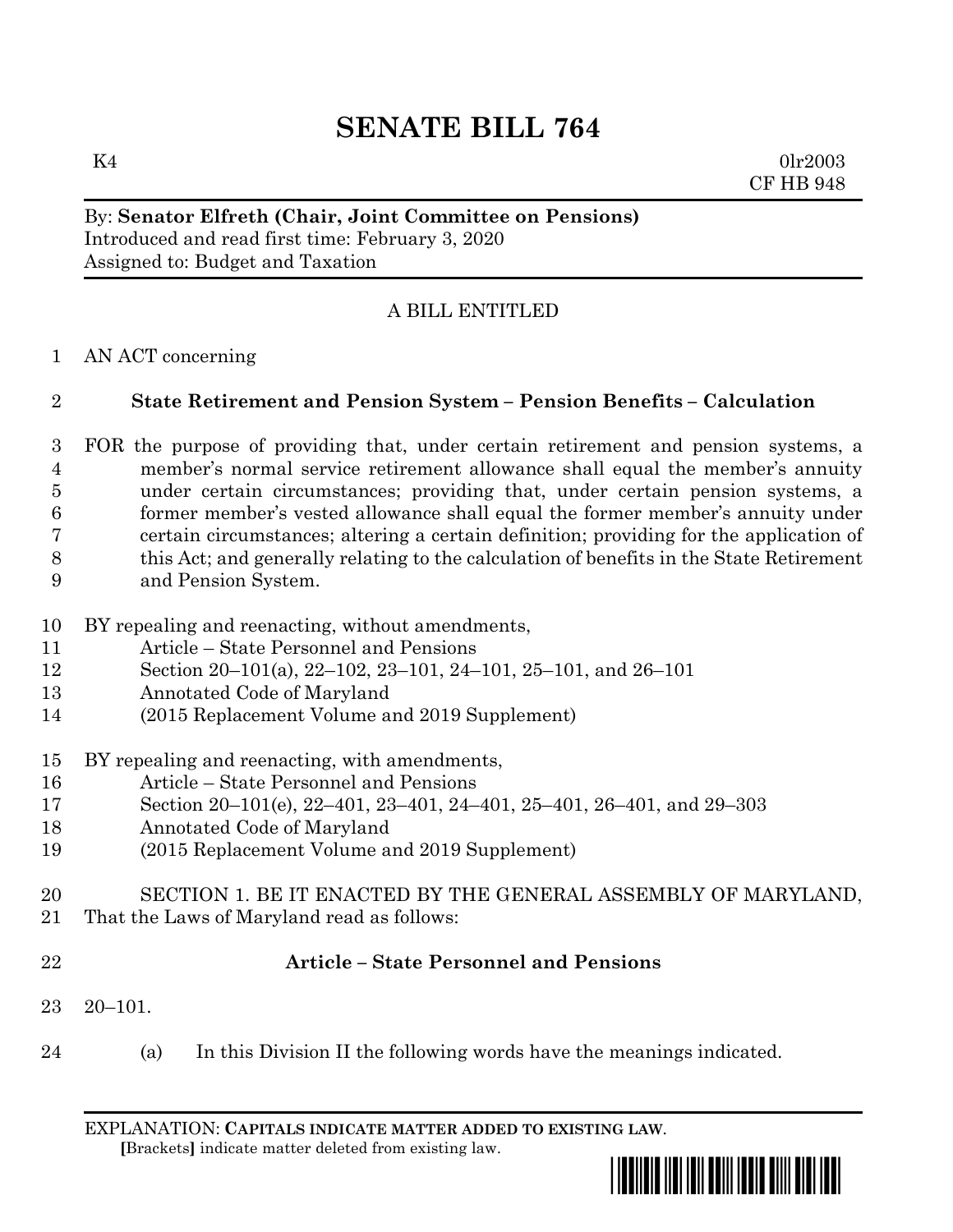(e) "Annuity" means the part of an allowance that is derived **IN WHOLE OR IN PART** from the accumulated contributions of a member.

22–102.

This title applies to:

- (1) the Employees' Retirement System; and
- (2) the Teachers' Retirement System.
- 22–401.
- (a) A member may retire with a normal service retirement allowance if:
- (1) on or before the date of retirement, the member:
- (i) has at least 30 years of eligibility service; or
- 11 (ii) is at least 60 years old; and

 (2) the member completes and submits a written application to the Board of Trustees stating the date when the member desires to retire.

 (b) **(1) [**On**] EXCEPT AS PROVIDED IN PARAGRAPH (2) OF THIS SUBSECTION, ON** retirement under this section, a member is entitled to receive a normal service retirement allowance that equals one fifty–fifth of the member's average final compensation multiplied by the number of years of creditable service.

 **(2) ON RETIREMENT UNDER THIS SECTION, IF A MEMBER'S ANNUITY IS GREATER THAN THE MEMBER'S NORMAL SERVICE RETIREMENT ALLOWANCE CALCULATED UNDER PARAGRAPH (1) OF THIS SUBSECTION, THE MEMBER'S NORMAL SERVICE RETIREMENT ALLOWANCE SHALL EQUAL THE MEMBER'S ANNUITY.**

23–101.

- This title applies only to:
- (1) the Employees' Pension System; and
- (2) the Teachers' Pension System.
- 23–401.
- (a) Except as provided in subsection (f) of this section, a member may retire with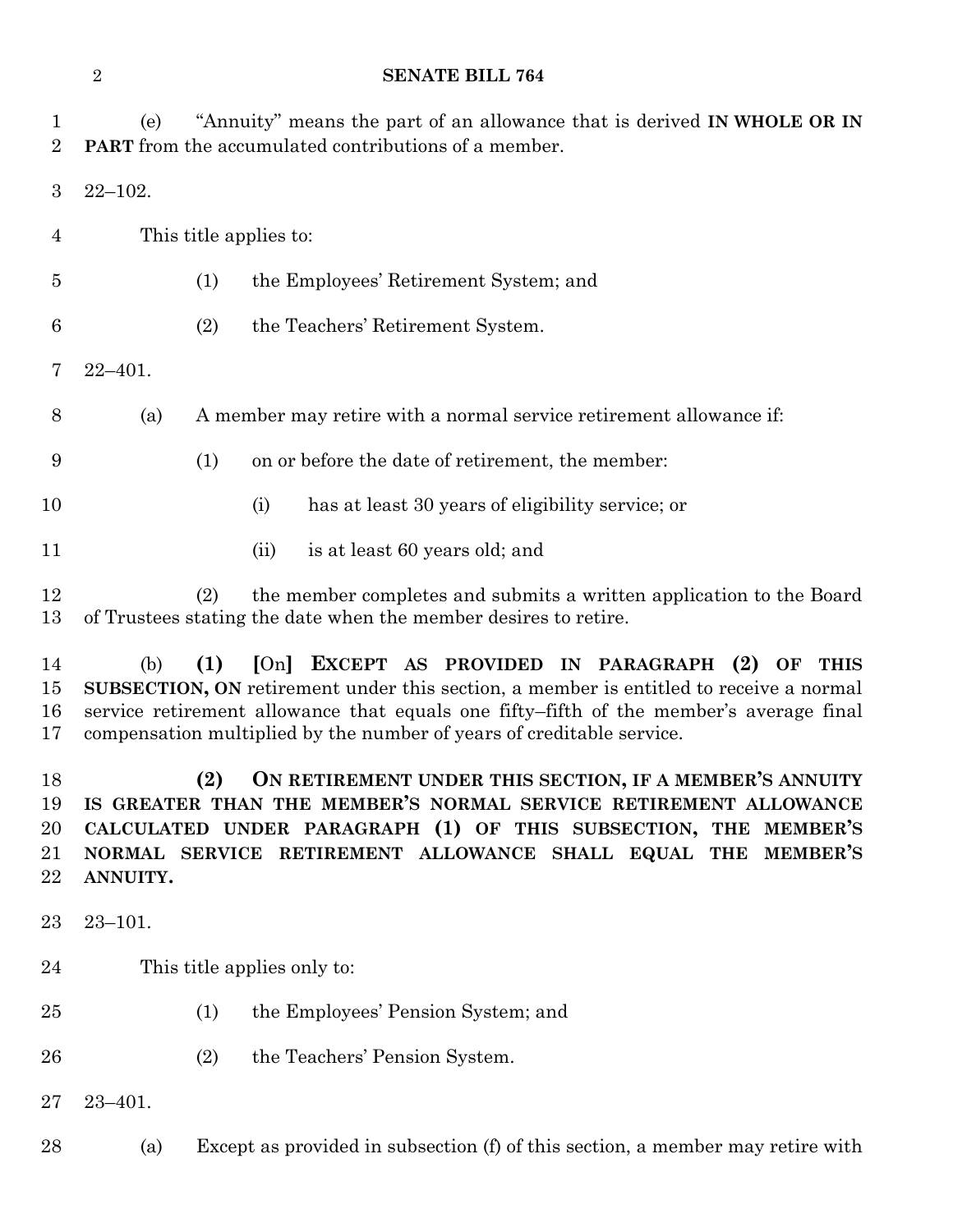| 1                              | a normal service retirement allowance if:                                                                                                                                                                                                                                                                                                             |                                      |                                                                                                                                                        |  |  |
|--------------------------------|-------------------------------------------------------------------------------------------------------------------------------------------------------------------------------------------------------------------------------------------------------------------------------------------------------------------------------------------------------|--------------------------------------|--------------------------------------------------------------------------------------------------------------------------------------------------------|--|--|
| $\sqrt{2}$<br>$\boldsymbol{3}$ | (1)                                                                                                                                                                                                                                                                                                                                                   |                                      | the member completes and submits a written application to the Board<br>of Trustees stating the date when the member desires to retire; and             |  |  |
| $\overline{4}$                 | (2)                                                                                                                                                                                                                                                                                                                                                   |                                      | on or before the date of retirement, the member:                                                                                                       |  |  |
| $\overline{5}$                 |                                                                                                                                                                                                                                                                                                                                                       | (i)                                  | has at least 30 years of eligibility service;                                                                                                          |  |  |
| $\,6$<br>7<br>8                | has a combined total of at least 30 years of eligibility service from<br>(ii)<br>the Employees' Pension System, the Teachers' Pension System, the Employees' Retirement<br>System, or the Teachers' Retirement System; or                                                                                                                             |                                      |                                                                                                                                                        |  |  |
| 9                              |                                                                                                                                                                                                                                                                                                                                                       | (iii)                                | has attained the age and the years of eligibility service as follows:                                                                                  |  |  |
| 10<br>11                       | Years of Eligibility<br>Age<br>Service                                                                                                                                                                                                                                                                                                                |                                      |                                                                                                                                                        |  |  |
| 12<br>13<br>14<br>15           | 62<br>63<br>64<br>65                                                                                                                                                                                                                                                                                                                                  | with<br>with<br>with<br>or more with | $\overline{5}$<br>4<br>$\sqrt{3}$<br>$\overline{2}$                                                                                                    |  |  |
| 16<br>17<br>18<br>19           | Except as provided in subsections (c), (d), (e), [and] $(f)$ , AND $(G)$ of this section,<br>(b)<br>on retirement under this section, a member is entitled to receive a normal service<br>retirement allowance that equals the number of years of the member's creditable service<br>multiplied by:                                                   |                                      |                                                                                                                                                        |  |  |
| 20<br>21                       | 0.8% of the member's average final compensation that is not in excess<br>(1)<br>of the Social Security integration level; and                                                                                                                                                                                                                         |                                      |                                                                                                                                                        |  |  |
| 22<br>23                       | (2)<br>1.5% of the member's average final compensation that exceeds the<br>Social Security integration level.                                                                                                                                                                                                                                         |                                      |                                                                                                                                                        |  |  |
| 24<br>25<br>26<br>27           | Except as provided in [subsection (e)] SUBSECTIONS $(E)$ AND $(G)$ of this<br>$\left( \mathrm{c}\right)$<br>section, on retirement under this section, a member who is subject to the contributory<br>pension benefit under Subtitle 2, Part II of this title is entitled to receive a normal service<br>retirement allowance that equals the sum of: |                                      |                                                                                                                                                        |  |  |
| 28<br>29                       | the number of years of the member's creditable service on or after July<br>(1)<br>1, 1998 multiplied by 1.4% of the member's average final compensation; and                                                                                                                                                                                          |                                      |                                                                                                                                                        |  |  |
| 30                             | (2)                                                                                                                                                                                                                                                                                                                                                   |                                      | the greater of:                                                                                                                                        |  |  |
| 31<br>32                       |                                                                                                                                                                                                                                                                                                                                                       | (i)                                  | the number of years of the member's creditable service on or<br>before June 30, 1998 multiplied by 1.2% of the member's average final compensation; or |  |  |
| 33                             |                                                                                                                                                                                                                                                                                                                                                       | (ii)                                 | the number of years of the member's creditable service on or                                                                                           |  |  |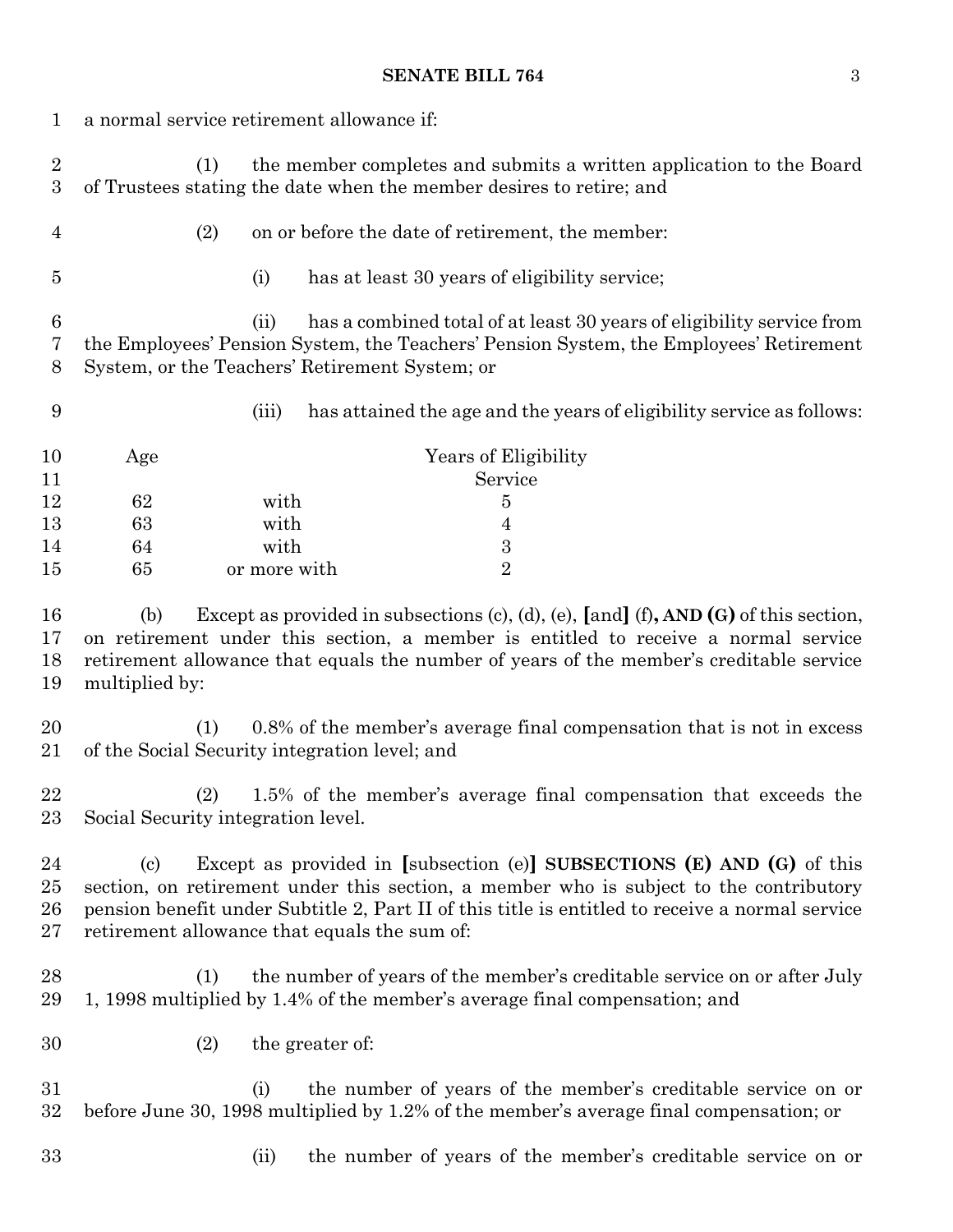|                                  | <b>SENATE BILL 764</b><br>$\overline{4}$                                                                                                                                                                                                                                                                  |  |  |  |  |
|----------------------------------|-----------------------------------------------------------------------------------------------------------------------------------------------------------------------------------------------------------------------------------------------------------------------------------------------------------|--|--|--|--|
| $\mathbf 1$                      | before June 30, 1998 multiplied by:                                                                                                                                                                                                                                                                       |  |  |  |  |
| $\overline{2}$<br>3              | 0.8% of the member's average final compensation that is<br>1.<br>not in excess of the Social Security integration level; and                                                                                                                                                                              |  |  |  |  |
| $\overline{4}$<br>$\overline{5}$ | 2.<br>1.5% of the member's average final compensation that<br>exceeds the Social Security integration level.                                                                                                                                                                                              |  |  |  |  |
| 6<br>7<br>8<br>9                 | Except as provided in [subsection (e)] SUBSECTIONS $(E)$ AND $(G)$ of this<br>(d)<br>section, a member who is subject to the Alternate Contributory Pension Selection under<br>Subtitle 2, Part III of this title is entitled to receive a normal service retirement allowance<br>that equals the sum of: |  |  |  |  |
| 10                               | (1)<br>the greater of:                                                                                                                                                                                                                                                                                    |  |  |  |  |
| 11<br>12                         | the number of years of the member's creditable service on or<br>(i)<br>before June 30, 1998 multiplied by 1.2% of the member's average final compensation; or                                                                                                                                             |  |  |  |  |
| 13<br>14                         | the number of years of the member's creditable service on or<br>(ii)<br>before June 30, 1998 multiplied by:                                                                                                                                                                                               |  |  |  |  |
| 15<br>16                         | 0.8% of the member's average final compensation that is<br>1.<br>not in excess of the Social Security integration level; and                                                                                                                                                                              |  |  |  |  |
| 17<br>18                         | 1.5% of the member's average final compensation that<br>2.<br>exceeds the Social Security integration level; and                                                                                                                                                                                          |  |  |  |  |
| 19<br>20                         | the number of years of the member's creditable service on or after July<br>(2)<br>1, 1998 multiplied by 1.8% of the member's average final compensation.                                                                                                                                                  |  |  |  |  |
| 21<br>22                         | This subsection applies only to a member who has a combined total of<br>(1)<br>(e)<br>30 years of eligibility service as provided in subsection $(a)(2)(ii)$ of this section.                                                                                                                             |  |  |  |  |
| $^{23}$<br>24                    | A member is entitled to receive a normal service retirement allowance<br>(2)<br>that equals:                                                                                                                                                                                                              |  |  |  |  |
| $25\,$<br>$26\,$                 | an allowance based on the creditable service the member earned<br>(i)<br>in the Employees' Pension System;                                                                                                                                                                                                |  |  |  |  |
| $27\,$<br>28                     | an allowance based on the creditable service the member earned<br>(ii)<br>in the Employees' Retirement System;                                                                                                                                                                                            |  |  |  |  |
| 29<br>30                         | an allowance based on the creditable service the member earned<br>(iii)<br>in the Teachers' Pension System; plus                                                                                                                                                                                          |  |  |  |  |
| $31\,$<br>$32\,$                 | an allowance based on the creditable service the member earned<br>(iv)<br>in the Teachers' Retirement System.                                                                                                                                                                                             |  |  |  |  |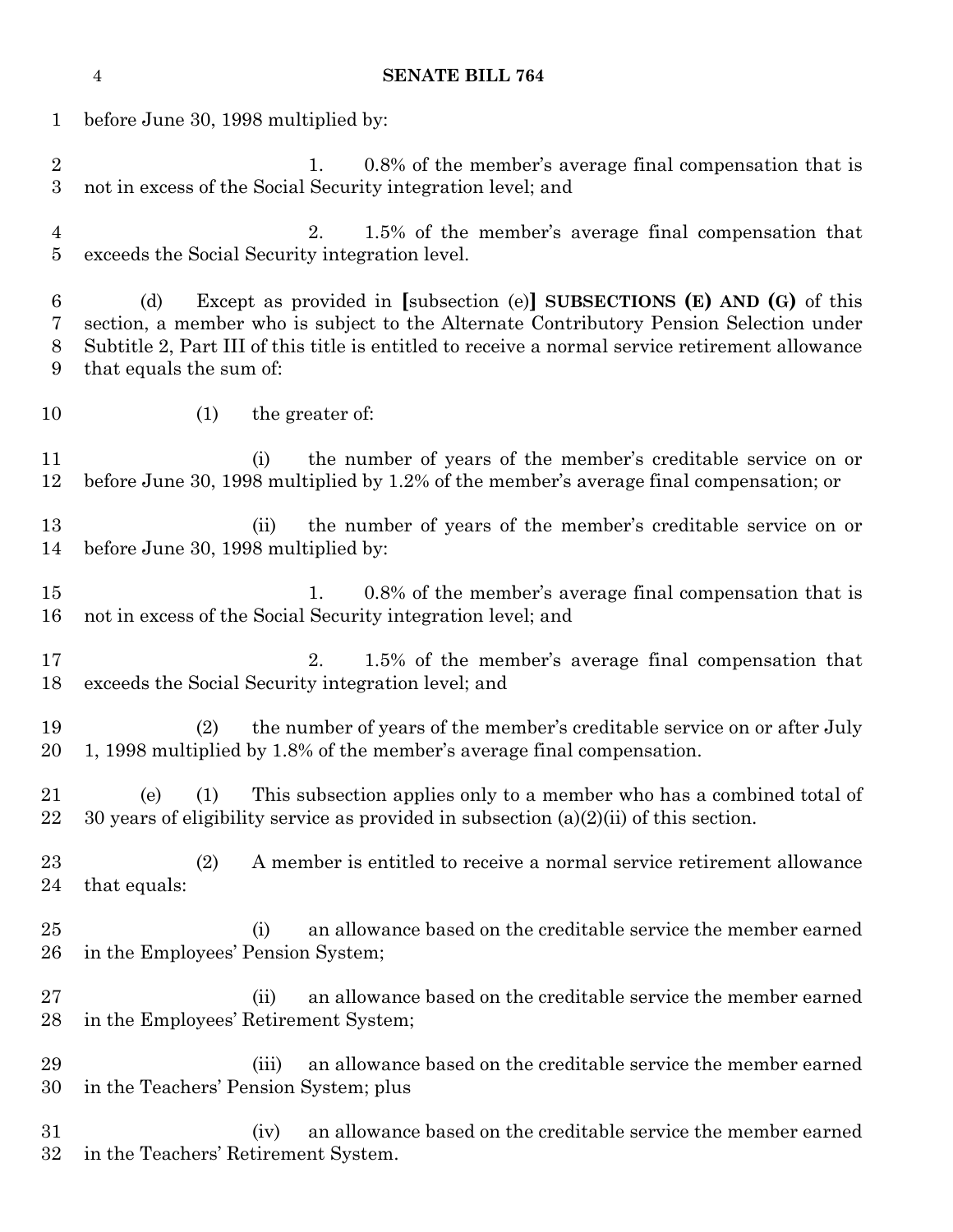(f) (1) A member who begins membership on or after July 1, 2011, may retire with a normal service retirement allowance if: (i) the member completes and submits a written application to the Board of Trustees stating the date when the member desires to retire; and (ii) on or before the date of retirement, the member: 1. has at least 90 years of combined age and years of eligibility service; or 2. is at least 65 years old and has at least 10 years of eligibility service. (2) **[**A**] EXCEPT AS PROVIDED IN SUBSECTION (G) OF THIS SECTION, A** member who is subject to the reformed contributory pension benefit under Subtitle 2, Part IV of this title is entitled to receive a normal service retirement that equals the number of years of the member's creditable service multiplied by 1.5% of the member's average final compensation. **(G) ON RETIREMENT UNDER THIS SECTION, IF A MEMBER'S ANNUITY IS GREATER THAN THE MEMBER'S NORMAL SERVICE RETIREMENT ALLOWANCE CALCULATED UNDER THIS SECTION, THE MEMBER'S NORMAL SERVICE RETIREMENT ALLOWANCE SHALL EQUAL THE MEMBER'S ANNUITY.** 24–101. This title applies to the State Police Retirement System.

24–401.

 (a) (1) (i) This paragraph applies to an individual who is a member on or before June 30, 2011.

 (ii) A member may retire with a normal service retirement allowance if:

- 26 26 1. on or before the date of retirement, the member:
- 27 A. has at least 22 years of eligibility service; or
- 28 B. is at least 50 years old; and

29 2. the member completes and submits a written application to the Board of Trustees, on the form that the Board of Trustees provides, stating the date when the member desires to retire.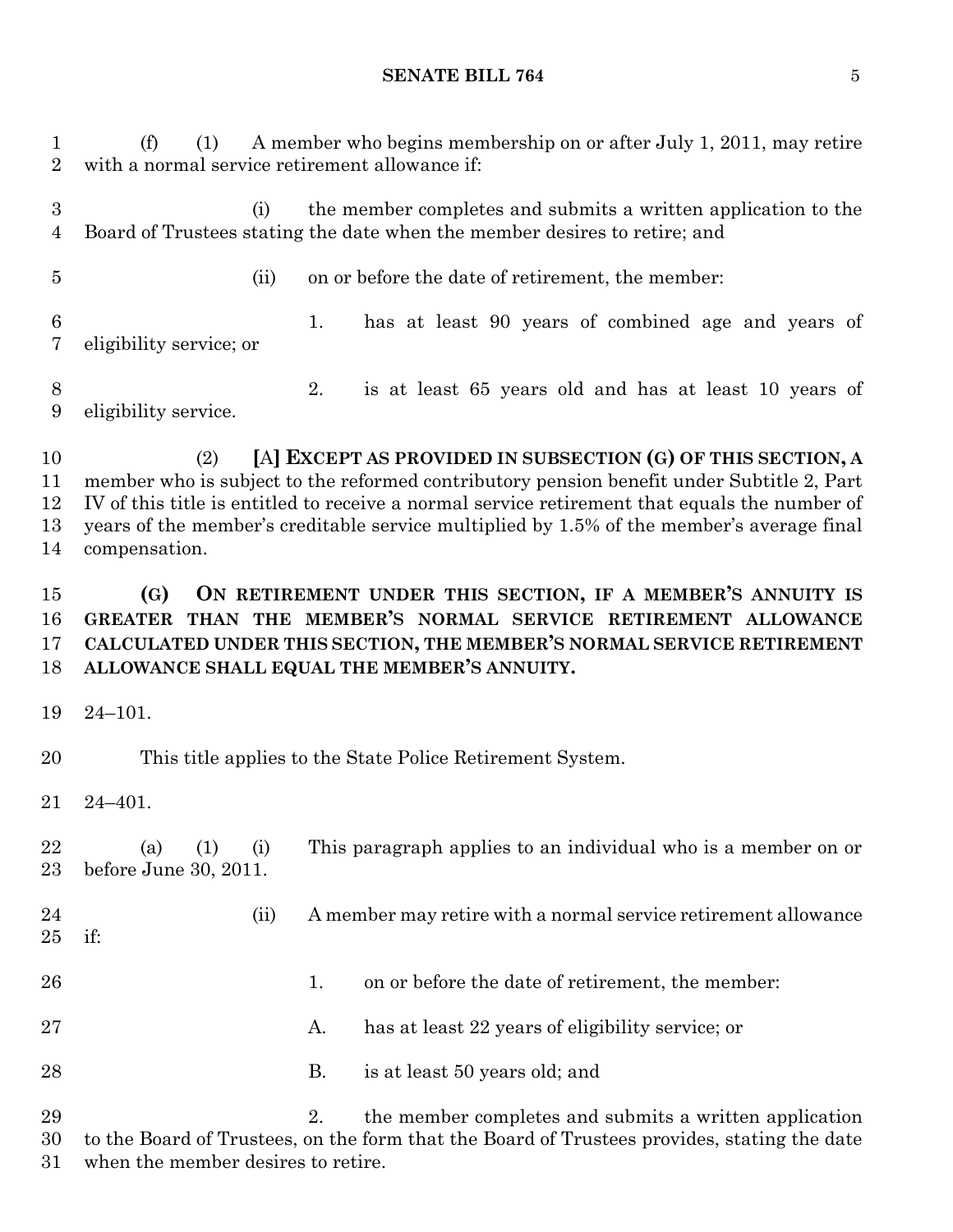(2) (i) This paragraph applies to an individual who becomes a member on or after July 1, 2011. (ii) A member may retire with a normal service retirement allowance if: 1. on or before the date of retirement, the member: A. has at least 25 years of eligibility service; or B. is at least 50 years old; and 2. the member completes and submits a written application to the Board of Trustees, on the form that the Board of Trustees provides, stating the date when the member desires to retire. (b) (1) Subject to the approval of the Board of Trustees, the Secretary of State Police may order a member who is at least 50 years old to retire on the first day of the month after the member is notified of the Secretary's order. (2) Before approving the Secretary's order, the Board of Trustees shall give the member at least 30 days' notice and an opportunity to be heard. (c) Except for the Secretary of State Police, a member shall retire with a normal service retirement allowance not later than the first day of the month after the member becomes 60 years old. (d) (1) Except as provided in **[**paragraph (2)**] PARAGRAPHS (2) AND (3)** of this subsection, on retirement under this section, a member is entitled to receive a normal service retirement allowance that equals 2.55% of the member's average final compensation multiplied by each year of the member's years of creditable service. (2) A member's normal service retirement allowance may not exceed 71.4% of the member's average final compensation. **(3) SUBJECT TO PARAGRAPH (2) OF THIS SUBSECTION, ON RETIREMENT UNDER THIS SECTION, IF A MEMBER'S ANNUITY IS GREATER THAN THE MEMBER'S NORMAL SERVICE RETIREMENT ALLOWANCE CALCULATED UNDER PARAGRAPH (1) OF THIS SUBSECTION, THE MEMBER'S NORMAL SERVICE RETIREMENT ALLOWANCE SHALL EQUAL THE MEMBER'S ANNUITY.** (e) Subject to §§ 29–401, 29–402, and 29–403 of this article, a retiree, or a beneficiary of a retiree, who retires on or before June 30, 1999 with a service retirement

allowance, shall receive an annual retirement allowance adjustment as of July 1, 1999, as

follows: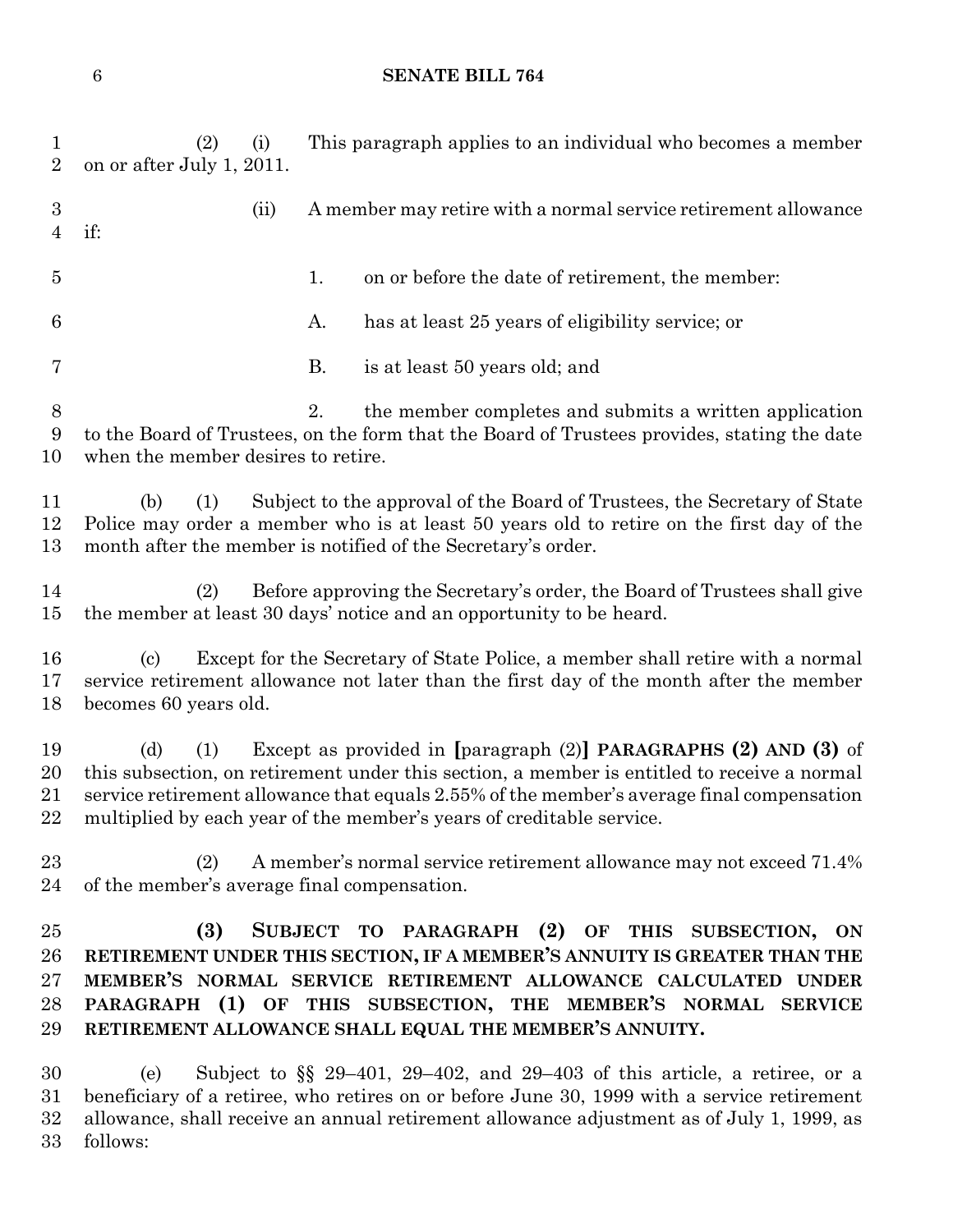1 (1) for a retiree who has been retired not more than 5 years, \$1,200; (2) for a retiree who has been retired more than 5 years but not more than 10 years, \$1,500; (3) for a retiree who has been retired more than 10 years but not more than 15 years, \$1,800; and (4) for a retiree who has been retired more than 15 years, \$2,100. 25–101. This title applies to the Correctional Officers' Retirement System. 25–401. (a) A member may retire with a normal service retirement allowance if: (1) on or before the date of retirement, the member: (i) has at least 20 years of eligibility service; (ii) 1. is a correctional case management specialist, supervisor, or manager on or before June 30, 2016; 2. is vested in the Correctional Officers' Retirement System; and 17 3. has a combined total of at least 20 years of eligibility service from: A. the Correctional Officers' Retirement System and the Employees' Retirement System; or B. the Correctional Officers' Retirement System and the Employees' Pension System; 23 (iii) 1. is serving in a position specified in: 24 A.  $\S 25-201(a)(8)$  or (9) of this title on or before June 30, 2017; or 26 B.  $\S$  25–201(a)(10) or (11) of this title on or before June 30,

2018;

#### **SENATE BILL 764** 7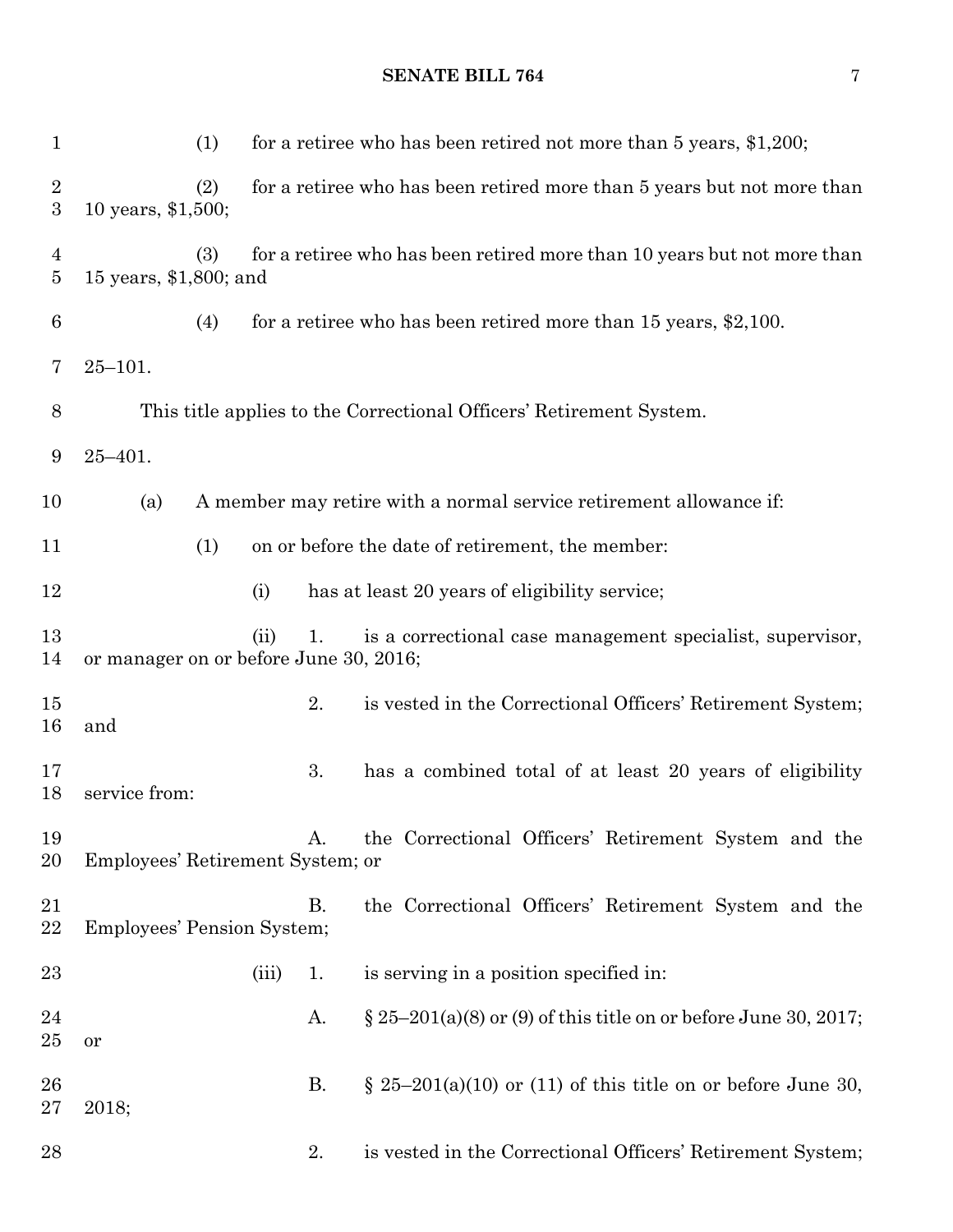|                            | $8\,$<br><b>SENATE BILL 764</b>                                                                                                                                                                                                                                                                                             |                                                                                                                                                                                  |  |  |  |
|----------------------------|-----------------------------------------------------------------------------------------------------------------------------------------------------------------------------------------------------------------------------------------------------------------------------------------------------------------------------|----------------------------------------------------------------------------------------------------------------------------------------------------------------------------------|--|--|--|
| 1                          | and                                                                                                                                                                                                                                                                                                                         |                                                                                                                                                                                  |  |  |  |
| $\overline{2}$<br>3        | service from:                                                                                                                                                                                                                                                                                                               | 3.<br>has a combined total of at least 20 years of eligibility                                                                                                                   |  |  |  |
| 4<br>$\overline{5}$        | Employees' Retirement System; or                                                                                                                                                                                                                                                                                            | the Correctional Officers' Retirement System and the<br>A.                                                                                                                       |  |  |  |
| $6\phantom{.}6$<br>7       | Employees' Pension System; or                                                                                                                                                                                                                                                                                               | the Correctional Officers' Retirement System and the<br><b>B.</b>                                                                                                                |  |  |  |
| 8                          | (iv)                                                                                                                                                                                                                                                                                                                        | is at least 55 years old and has:                                                                                                                                                |  |  |  |
| 9<br>10                    | is a member on or before June 30, 2011; or                                                                                                                                                                                                                                                                                  | at least 5 years of eligibility service credit, if the member<br>1.                                                                                                              |  |  |  |
| 11<br>12                   | becomes a member on or after July 1, 2011; and                                                                                                                                                                                                                                                                              | at least 10 years of eligibility service credit, if the member<br>2.                                                                                                             |  |  |  |
| 13<br>14                   | the member completes and submits a written application to the Board<br>(2)<br>of Trustees stating the date when the member desires to retire.                                                                                                                                                                               |                                                                                                                                                                                  |  |  |  |
| 15<br>16<br>17<br>18       | (1)<br>[On] EXCEPT AS PROVIDED IN PARAGRAPH (2) OF THIS<br>(b)<br>SUBSECTION, ON retirement under this section, a member is entitled to receive a normal<br>service retirement allowance that equals one fifty-fifth of the member's average final<br>compensation multiplied by the number of years of creditable service. |                                                                                                                                                                                  |  |  |  |
| 19<br>20<br>21<br>22<br>23 | ON RETIREMENT UNDER THIS SECTION, IF A MEMBER'S ANNUITY<br>(2)<br>IS GREATER THAN THE MEMBER'S NORMAL SERVICE RETIREMENT ALLOWANCE<br>CALCULATED UNDER PARAGRAPH (1) OF THIS SUBSECTION, THE MEMBER'S<br>NORMAL SERVICE RETIREMENT ALLOWANCE SHALL EQUAL THE MEMBER'S<br>ANNUITY.                                           |                                                                                                                                                                                  |  |  |  |
| 24                         | $\left( \mathrm{c}\right)$<br>(1)                                                                                                                                                                                                                                                                                           | This subsection applies only to:                                                                                                                                                 |  |  |  |
| 25<br>26<br>$27\,$         | (i)<br>$(a)(1)(ii)$ of this section; or                                                                                                                                                                                                                                                                                     | a correctional case management specialist, supervisor, or<br>manager who has a combined total of 20 years of eligibility service as provided in subsection                       |  |  |  |
| 28<br>29<br>30             | (ii)<br>in subsection $(a)(1)(iii)$ of this section.                                                                                                                                                                                                                                                                        | a member serving in a position specified in $\S 25-201(a)(8)$ , (9),<br>$(10)$ , or $(11)$ of this title who has a combined total of 20 years of eligibility service as provided |  |  |  |
| $31\,$<br>$32\,$<br>33     | (2)<br>Correctional Officers' Retirement System.                                                                                                                                                                                                                                                                            | A member is entitled to receive a normal service retirement allowance<br>that equals an allowance based on the creditable service the member has in the                          |  |  |  |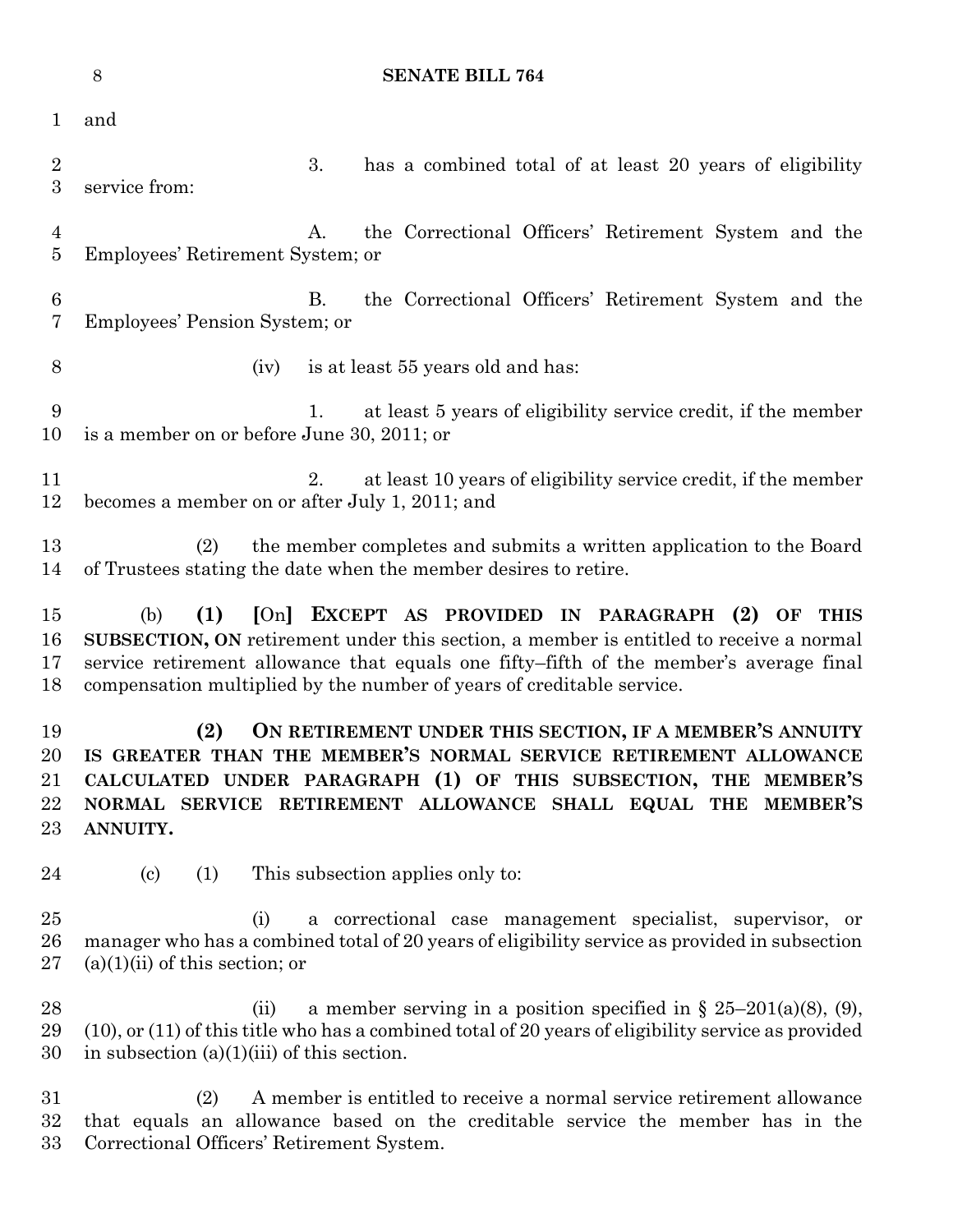26–101. This title applies to the Law Enforcement Officers' Pension System. 26–401. (a) (1) Subject to paragraph (2) of this subsection, a member may retire with a normal service retirement allowance if: (i) on or before the date of retirement, the member: 1. has at least 25 years of eligibility service; or 2. is at least 50 years old; and (ii) the member completes and submits a written application to the Board of Trustees on the form that the Board of Trustees provides stating the date when the member desires to retire. (2) A member may not retire before the first day of the month after employment ends. (b) (1) Except as provided in **[**paragraphs (2) and (3)**] PARAGRAPHS (2), (3), AND (4)** of this subsection, on retirement under this section, a member is entitled to receive a normal service retirement allowance that equals the number of years of the member's creditable service multiplied by 2% of the member's average final compensation. (2) A member's normal service retirement allowance under paragraph (1) of this subsection may not exceed 65% of the member's average final compensation. (3) (i) This paragraph applies only to a member who is not subject to the Law Enforcement Officers' Modified Pension Benefit under Subtitle 2, Part II of this title. (ii) **[**On**] EXCEPT AS PROVIDED IN PARAGRAPH (4) OF THIS SUBSECTION, ON** retirement under this paragraph, the member is entitled to receive a normal service retirement allowance that equals: 1. 2.3% of the member's average final compensation multiplied by each year of the member's first 30 years of creditable service; and 28 2. 2. 2% of the member's average final compensation multiplied by each year of creditable service in excess of 30 years. **(4) SUBJECT TO PARAGRAPH (2) OF THIS SUBSECTION, ON**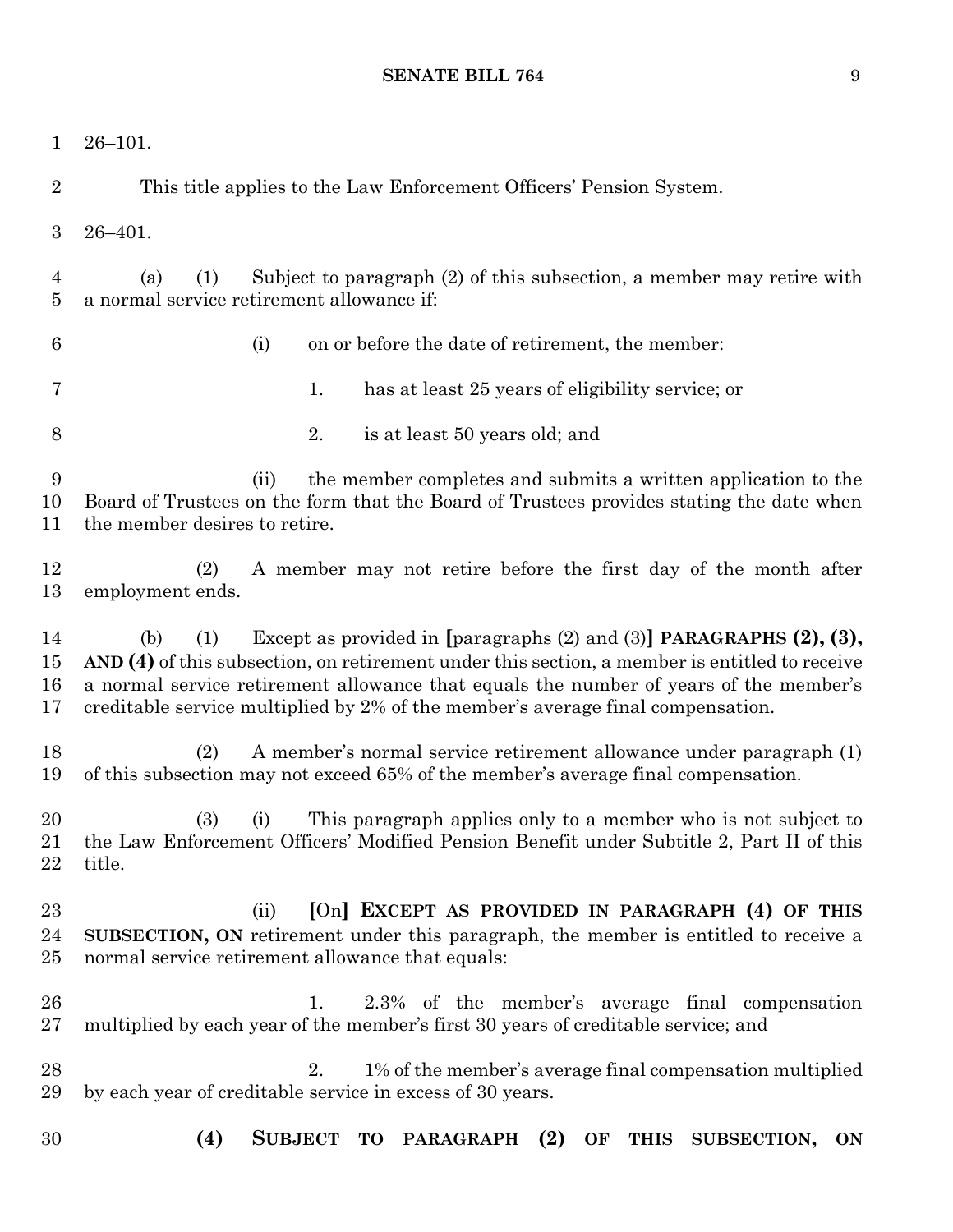**RETIREMENT UNDER THIS SECTION, IF A MEMBER'S ANNUITY IS GREATER THAN THE MEMBER'S NORMAL SERVICE RETIREMENT ALLOWANCE CALCULATED UNDER PARAGRAPH (1) OR (3) OF THIS SUBSECTION, THE MEMBER'S NORMAL SERVICE RETIREMENT ALLOWANCE SHALL EQUAL THE MEMBER'S ANNUITY.**

 29–303. (a) This section applies only to members of: (1) the Employees' Pension System; (2) the Local Fire and Police System; (3) the Law Enforcement Officers' Pension System; or (4) the Teachers' Pension System. (b) (1) This subsection applies to an individual who is a member on or before June 30, 2011. (2) A member is eligible to receive a vested allowance if: 14 (i) the member separated from employment other than by death or retirement; and (ii) the member has at least 5 years of eligibility service. (b–1) (1) This subsection applies to an individual who becomes a member on or after July 1, 2011. (2) A member is eligible to receive a vested allowance if: 20 (i) the member separated from employment other than by death or retirement; and 22 (ii) the member has at least 10 years of eligibility service. (c) **(1)** Except as provided in subsections **[**(e), (f), and (g)**] (E) THROUGH (I)** of this section, a vested allowance: **[**(1)**] (I)** is a deferred allowance that begins at normal retirement age; **[**(2)**] (II) EXCEPT AS PROVIDED IN PARAGRAPH (2) OF THIS SUBSECTION,** is computed as a normal service retirement allowance on the basis of the member's average final compensation and eligibility service at separation from

employment; and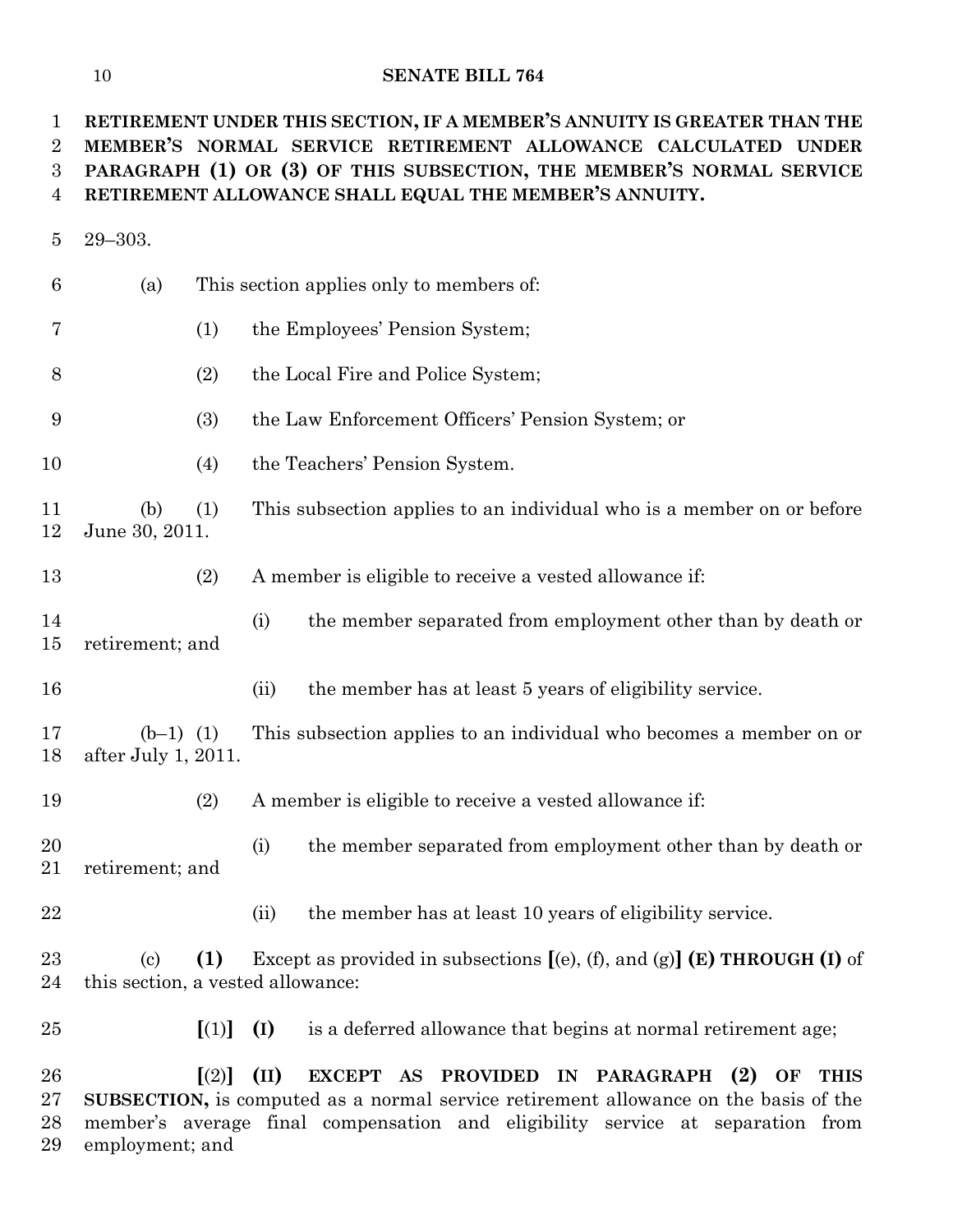**[**(3)**] (III)** may be paid in one of the optional forms of allowances under § 21–403 of this article.

 **(2) ON RETIREMENT UNDER THIS SUBSECTION, IF A FORMER MEMBER'S ANNUITY IS GREATER THAN THE FORMER MEMBER'S NORMAL SERVICE RETIREMENT ALLOWANCE CALCULATED UNDER PARAGRAPH (1) OF THIS SUBSECTION, THE FORMER MEMBER'S NORMAL SERVICE RETIREMENT ALLOWANCE SHALL EQUAL THE FORMER MEMBER'S ANNUITY.**

 (d) If a member of the Employees' Pension System or the Teachers' Pension System separated from employment on or before June 30, 1990, unused sick leave reported by the member's employer at the time of separation from employment is creditable service for computing the vested allowance.

 (e) Except as provided in subsection (f) of this section, a former member of the Employees' Pension System or the Teachers' Pension System who has separated from employment before the age of 55 with at least 15 years of eligibility service is eligible to receive a vested allowance that:

 (1) begins on the first day of the month following the member's 55th birthday; and

18 (2) equals the reduced allowance computed under § 23–402 of this article.

 (f) (1) The vested allowance of a former member of the Employees' Pension System or the Teachers' Pension System who separates from employment on or before June 30, 1998:

22 (i) is a deferred allowance that begins at normal retirement age; **AND**

 (ii) **EXCEPT AS PROVIDED IN PARAGRAPH (2)(II) OF THIS SUBSECTION,** is computed on the basis of the member's average final compensation and eligibility service at separation from employment**[**;**].**

 **[**(iii)**] (2) (I) EXCEPT AS PROVIDED IN SUBPARAGRAPH (II) OF THIS PARAGRAPH, THE VESTED ALLOWANCE DESCRIBED UNDER PARAGRAPH (1) OF THIS SUBSECTION** shall equal the number of years of the member's creditable service multiplied by:

- 31 1. 0.8% of the member's average final compensation that is not in excess of the Social Security integration level; and
- 2. 1.5% of the member's average final compensation that exceeds the Social Security integration level**[**; and**].**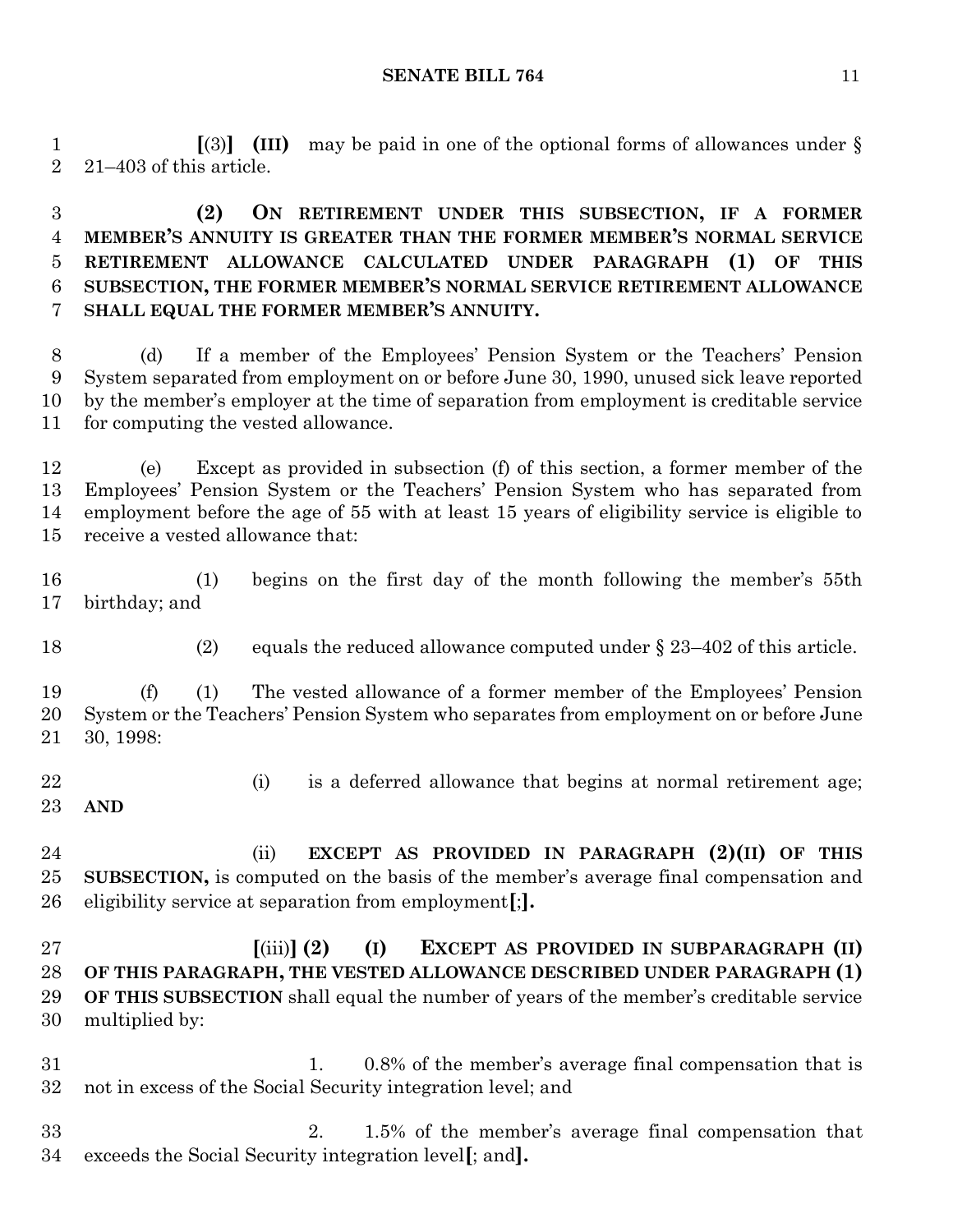**[**(iv)**] (II) IF THE FORMER MEMBER'S ANNUITY IS GREATER THAN THE FORMER MEMBER'S VESTED ALLOWANCE CALCULATED UNDER SUBPARAGRAPH (I) OF THIS PARAGRAPH, THE FORMER MEMBER'S VESTED ALLOWANCE SHALL EQUAL THE FORMER MEMBER'S ANNUITY.**

 **(III) THE FORMER MEMBER'S VESTED ALLOWANCE** may be paid in 6 one of the optional forms of allowances under  $\S 21-403$  of this article.

 **[**(2)**] (3)** A former member of the Employees' Pension System or the Teachers' Pension System who has separated from employment on or before June 30, 1998 and before the age of 55 with at least 15 years of eligibility service is eligible to receive a vested allowance that:

 (i) begins on the first day of the month following the member's 55th birthday; and

 (ii) equals the allowance under paragraph **[**(1)**](2)** of this subsection, reduced by 0.5% for each month that the member's early retirement date precedes the date the member will be 62 years old.

 (g) (1) Except as provided in **[**paragraph (2) of this**]** subsection **(H) OF THIS SECTION** and subject to **[**paragraph (3) of this**]** subsection **(I) OF THIS SECTION**, the vested allowance of a former member of the Law Enforcement Officers' Pension System who separates from employment on or before June 30, 2000:

- (i) is a deferred allowance that begins at normal retirement age; **AND**
- (ii) **EXCEPT AS PROVIDED IN PARAGRAPH (2)(II) OF THIS SUBSECTION,** is computed on the basis of the member's average final compensation and eligibility service at separation from employment**[**; and**].**

 **[**(iii)**] (2) (I) EXCEPT AS PROVIDED IN SUBPARAGRAPH (II) OF THIS PARAGRAPH, THE VESTED ALLOWANCE DESCRIBED UNDER PARAGRAPH (1) OF THIS SUBSECTION** shall equal the number of years of the member's creditable service multiplied by:

- 29 1. 1% of the member's average final compensation that is not in excess of the Social Security integration level; and
- 2. 1.7% of the member's average final compensation that exceeds the Social Security integration level.
- 
- **(II) IF THE FORMER MEMBER'S ANNUITY IS GREATER THAN THE**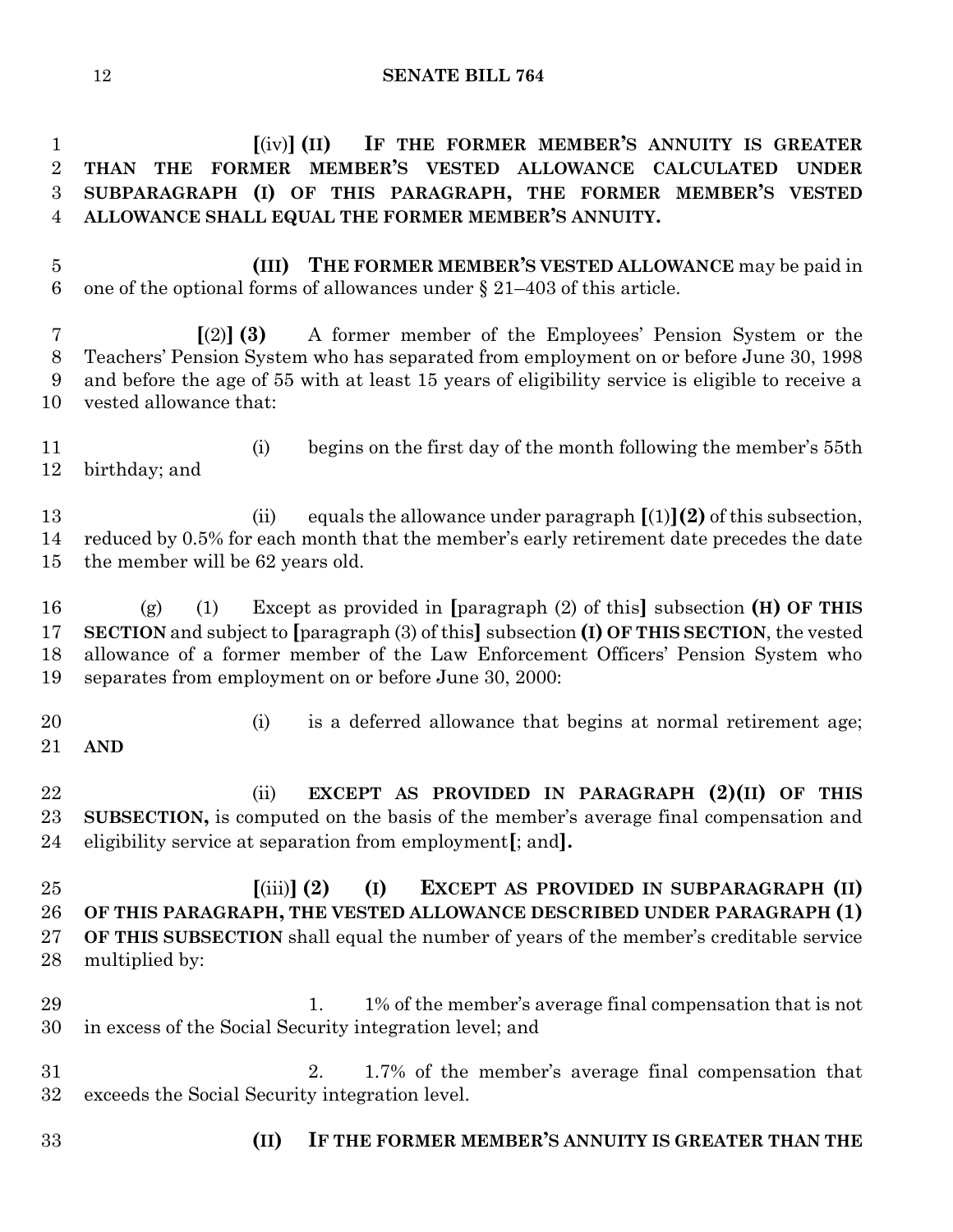| $\mathbf{1}$<br>$\overline{2}$<br>3 | FORMER MEMBER'S VESTED ALLOWANCE CALCULATED UNDER SUBPARAGRAPH (I)<br>OF THIS PARAGRAPH, THE FORMER MEMBER'S VESTED ALLOWANCE SHALL EQUAL<br>THE FORMER MEMBER'S ANNUITY.                                                            |  |  |  |  |
|-------------------------------------|--------------------------------------------------------------------------------------------------------------------------------------------------------------------------------------------------------------------------------------|--|--|--|--|
| 4<br>5                              | (1) This [paragraph] SUBSECTION applies only to a<br>$(i)$ $(H)$<br>$\lceil (2) \rceil$<br>former member of the Law Enforcement Officers' Pension System who:                                                                        |  |  |  |  |
| $\boldsymbol{6}$<br>7               | $\left[1.\right]$ (I)<br>transferred to the Law Enforcement Officers'<br>Pension System from the Employees' Retirement System; and                                                                                                   |  |  |  |  |
| 8<br>9                              | $[2.]$ (II)<br>separates from employment on or before June 30,<br>2000.                                                                                                                                                              |  |  |  |  |
| 10                                  | $(iii)$ (2)<br>The vested allowance of a former member:                                                                                                                                                                              |  |  |  |  |
| 11<br>12                            | $[1.]$ (I)<br>is a deferred allowance that begins at normal<br>retirement age; AND                                                                                                                                                   |  |  |  |  |
| 13<br>14<br>15                      | $[2.]$ (II)<br>EXCEPT AS PROVIDED IN PARAGRAPH (4) OF<br>THIS SUBSECTION, is computed on the basis of the member's average final compensation<br>and eligibility service at separation from employment[; and].                       |  |  |  |  |
| 16<br>17<br>18                      | EXCEPT AS PROVIDED IN PARAGRAPH (4) OF<br>[3.] (3)<br>THIS SUBSECTION, THE VESTED ALLOWANCE DESCRIBED UNDER PARAGRAPH (2) OF<br>THIS SUBSECTION shall equal:                                                                         |  |  |  |  |
| 19<br>20                            | $[A, (I)$ 2% of the member's average final compensation<br>multiplied by each year of the member's first 30 years of creditable service; and                                                                                         |  |  |  |  |
| 21<br>22                            | $[B.](II)$ 1% of the member's average final compensation<br>multiplied by each year of creditable service in excess of 30 years.                                                                                                     |  |  |  |  |
| 23<br>24<br>$25\,$<br>26            | IF THE FORMER MEMBER'S ANNUITY IS GREATER THAN THE<br>(4)<br>FORMER MEMBER'S VESTED ALLOWANCE CALCULATED UNDER PARAGRAPH (3) OF<br>THIS SUBSECTION, THE FORMER MEMBER'S VESTED ALLOWANCE SHALL EQUAL THE<br>FORMER MEMBER'S ANNUITY. |  |  |  |  |
| $27\,$                              | (i)] $(I) (1)$<br>(3)<br>This paragraph applies only to a former member who is:                                                                                                                                                      |  |  |  |  |
| 28<br>29                            | $[1.]$ (I)<br>receiving a deferred allowance under [paragraph (1)<br>of this] subsection (G) OF THIS SECTION; and                                                                                                                    |  |  |  |  |
| 30                                  | $[2.]$ (II) under the age of 62 years.                                                                                                                                                                                               |  |  |  |  |
| 31                                  | $(iii)$ $(2)$<br>On receipt of a vested allowance, a former member shall                                                                                                                                                             |  |  |  |  |